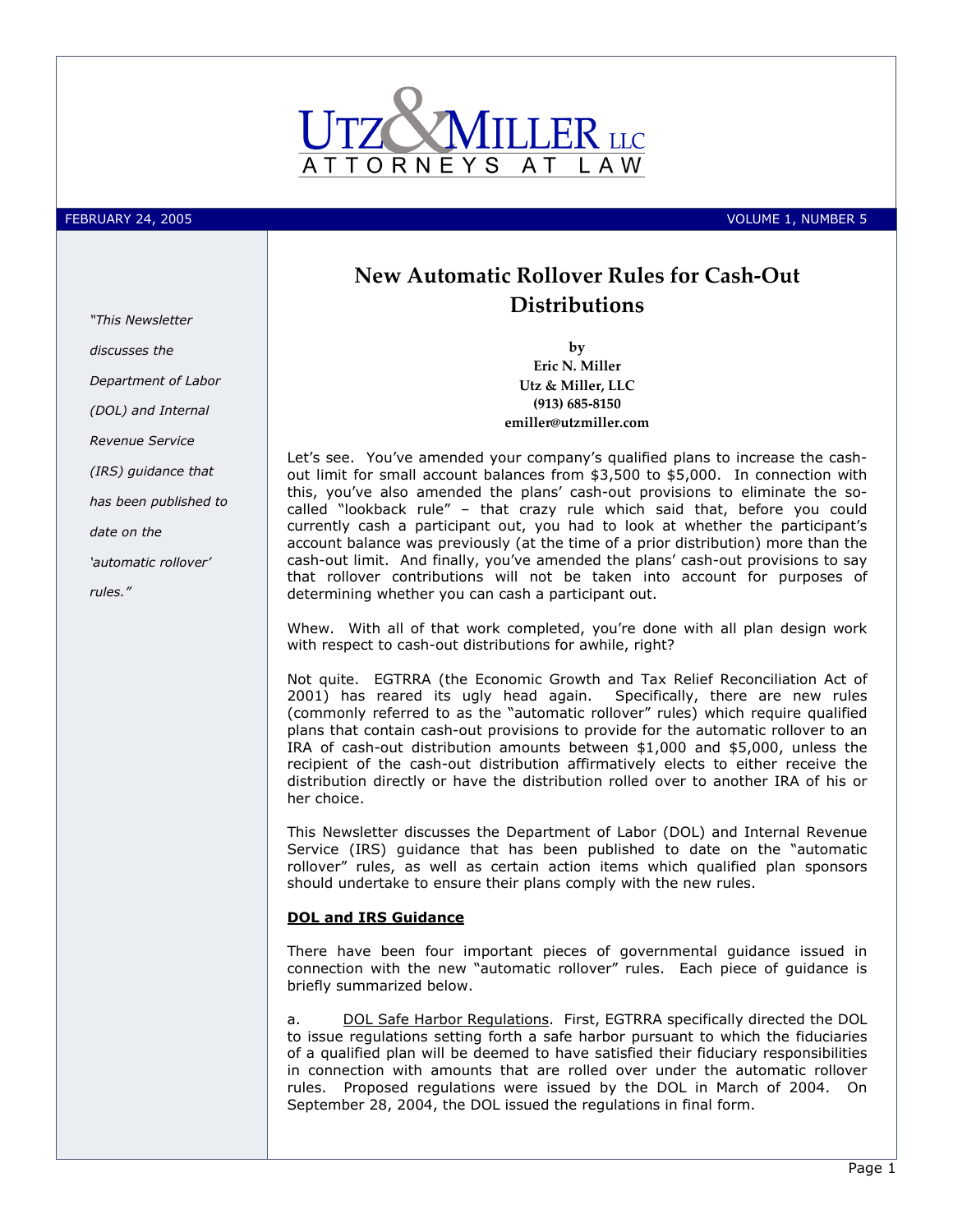"If the

requirements of

the safe harbor are

met, … plan

fiduciaries, after

the occurrence of

the automatic

rollover, are "off

the hook" for any

later investment

decisions made

under the IRA."

Utz & Miller, LLC 13200 Metcalf Suite 230 Overland Park, KS 66213

Phone: 913.685.0970 Fax: 913.685.1281

John L. Utz jutz@utzmiller.com Phone: 913.685.7978 Fax: 913.685.1281

Eric N. Miller emiller@utzmiller.com Phone: 913.685.8150 Fax: 913.685.1281

www.utzmiller.com

The information in this newsletter is of a general nature only and does not constitute legal advice.

Consult your attorney for advice appropriate to your circumstances.

Under the final regulations, the safe harbor applies to both (i) the designation of an institution to receive the automatic rollover, and (ii) the initial investment choice for the amounts that are rolled over. If the requirements of the safe harbor are met, then immediately following the automatic rollover the participant on whose behalf the rollover was made will be viewed as exercising control over the assets in the IRA. This means that plan fiduciaries, after the occurrence of the automatic rollover, are "off the hook" for any later investment decisions made under the IRA.

The requirements that must be met in order to qualify for the safe harbor are as follows:

- (i) Distribution Amount. The present value of the distribution (ignoring rollover contributions, if a plan says to do so) to be made cannot exceed \$5,000. In connection with this requirement, note that although EGTRRA applies the automatic rollover rules to the distribution of amounts of more than \$1,000 and less than or equal to \$5,000, the final regulations extend the safe harbor to the automatic rollover of amounts of \$1,000 or less. This means that a plan containing cash-out provisions may benefit from the safe harbor for the automatic rollover of all distributions in the amount of \$5,000 or less. The obvious advantage of this approach is that it allows a plan sponsor to administer all cash-out distributions of \$5,000 or less in the same manner. (Note, however, that the Tax Code provisions implementing the automatic rollover rules do not require distributions of \$1,000 or less to be subject to automatic rollover. As a result, if a plan sponsor wished, it could still provide for the involuntary cash-out of amounts of \$1,000 or less and provide the automatic rollover only to amounts in excess of \$1,000 and less than or equal to \$5,000.)
- (ii) Rollover Must be Made to an IRA. The automatic rollover must be made directly to an IRA with an IRA provider who meets all of the requirements of the Tax Code for being an IRA provider. The preamble to the final regulations specifically states that the safe harbor establishes no minimum or maximum number of IRA providers a plan sponsor can choose, so presumably a plan sponsor could choose different IRA providers for different plans (or different IRA providers for the same plan for employees at different locations).
- (iii) Written Agreement with IRA Provider. Plan fiduciaries must enter into a written agreement with the IRA provider. The written agreement must specifically address the participant's right to enforce the terms of the contractual agreement establishing the IRA. Importantly, fiduciaries are allowed to rely on the commitments of the IRA provider contained in the written agreement, and are not bound to monitor the provider's compliance with the terms of the written agreement beyond the point in time amounts are rolled over.
- (iv) *Investment Products*. The written agreement must provide, with respect to the investment of amounts that are rolled over, that: (a) the rolled over amounts will be invested in an investment product designed to preserve principal and provide a reasonable rate of return (whether or not such return is guaranteed) consistent with liquidity; (b) the investment product selected must seek to maintain, over the term of the investment, the dollar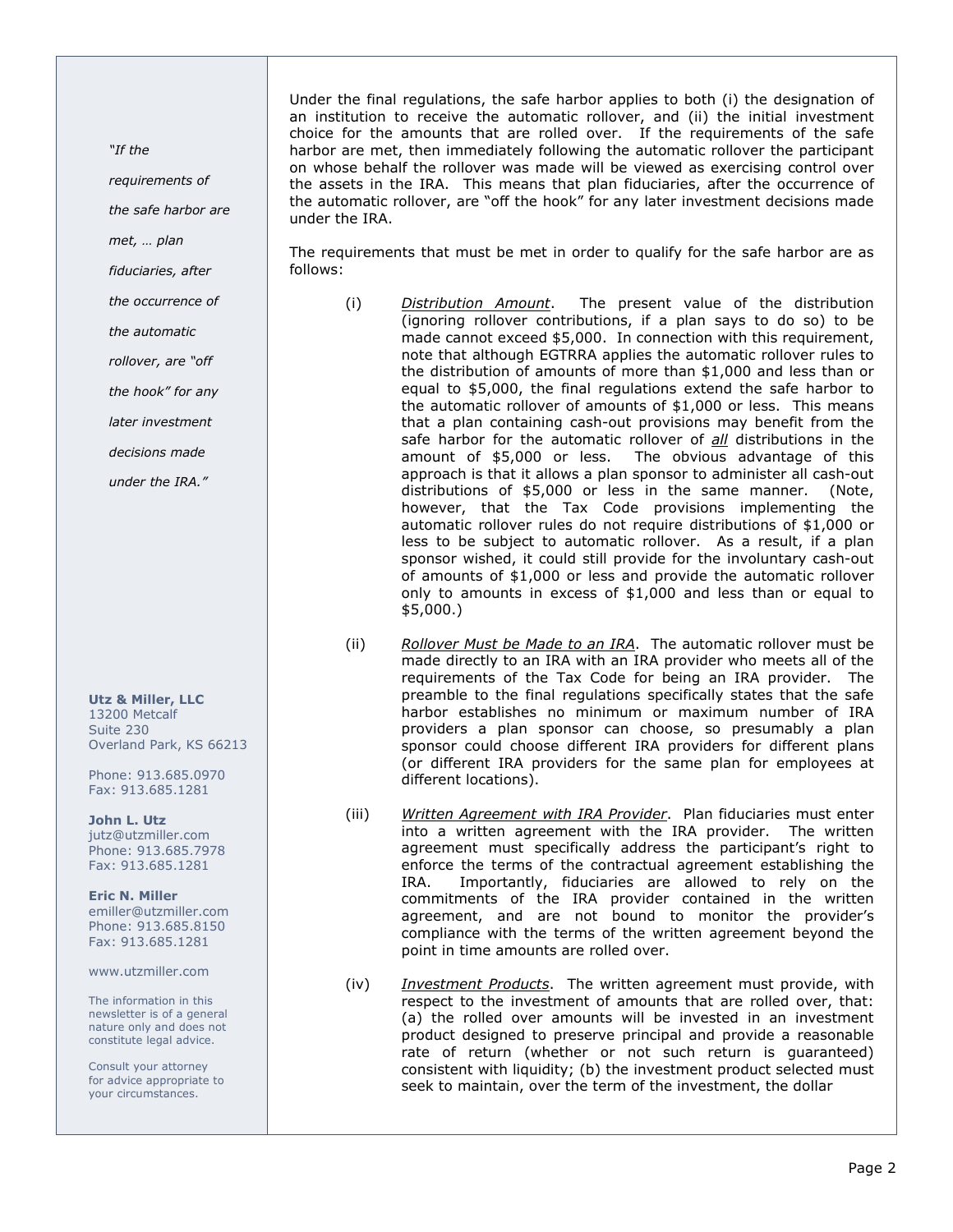"Prior to using the

safe harbor for an

automatic rollover,

plan participants

must be furnished a

revised SPD or an

SMM that describes

the plan's automatic

rollover provisions."

Utz & Miller, LLC 13200 Metcalf Suite 230 Overland Park, KS 66213

Phone: 913.685.0970 Fax: 913.685.1281

John L. Utz jutz@utzmiller.com Phone: 913.685.7978 Fax: 913.685.1281

Eric N. Miller emiller@utzmiller.com Phone: 913.685.8150 Fax: 913.685.1281

www.utzmiller.com

The information in this newsletter is of a general nature only and does not constitute legal advice.

Consult your attorney for advice appropriate to your circumstances.

 value that is equal to the amount invested in the product; and (c) the investment product must be offered by a state or federally regulated financial institution (such as an FDIC-insured bank or an investment company registered under the Investment Company Act of 1940). The preamble to the final regulations specifically indicates that the types of investments that would fall into the above categories would typically be such products as money market funds, interest-bearing savings accounts, certificates of deposit and stable value products.

- $(v)$  Fees and Expenses. The written agreement must provide that all fees and expenses attendant to the IRA (such as establishment charges, maintenance fees, investment expenses, etc.) will not exceed the fees and expenses charged by the IRA provider for comparable IRAs established for reasons other than the receipt of an automatic rollover.
- (vi) Participant Notices. Prior to using the safe harbor for an automatic rollover, plan participants must be furnished a revised SPD or an SMM that describes the plan's automatic rollover provisions. The revised SPD or SMM must describe that cash-out distributions that are automatically rolled over will be invested in an investment product designed to preserve principal and provide a reasonable rate of return, and must indicate how the fees and expenses will be allocated. The revised SPD or SMM must also provide the name, address and phone number of a plan representative for participants to contact for further information regarding the plan's automatic rollover rules. Query whether the safe harbor can be relied upon with respect to a participant for whom a plan sponsor does not have a current address and has no means by which to provide the revised SPD or SMM to the participant.
- (vii) No Prohibited Transaction. With respect to automatically rolled over amounts, plan fiduciaries must not engage in any prohibited transaction in connection with the selection of an IRA provider or an investment product, unless the transaction is otherwise exempt under an applicable prohibited transaction exemption.

b. DOL Prohibited Transaction Class Exemption. Second, as a companion to the safe harbor regulations, the DOL also issued on September  $28<sup>th</sup>$  a class exemption from the prohibited transaction rules. This class exemption was issued for the benefit of banks and other financial institutions that, as part of their business, generally already provide IRAs and investment products. According to the preamble to the final safe harbor regulations, the class exemption was issued so that such a bank or other financial institution is not required to direct automatic rollovers from its own plans to one of its business competitors.

Provided certain requirements are met, the class exemption permits an employer (which, again, will typically be a bank or other financial institution) to establish automatic rollover IRAs at an institution that is either itself or an affiliated entity. In addition, the employer is also permitted to select its own investment products, or the investment products of an affiliate, for purposes of the initial investment of the rolled over amounts. Finally, the class exemption allows the IRA provider to receive establishment and investment fees in connection with the amounts that are automatically rolled over.

 c. IRS Notice 2005-5. Third, on December 28, 2004, the IRS issued Notice 2005-5. This Notice provides guidance, in the form of sixteen questions and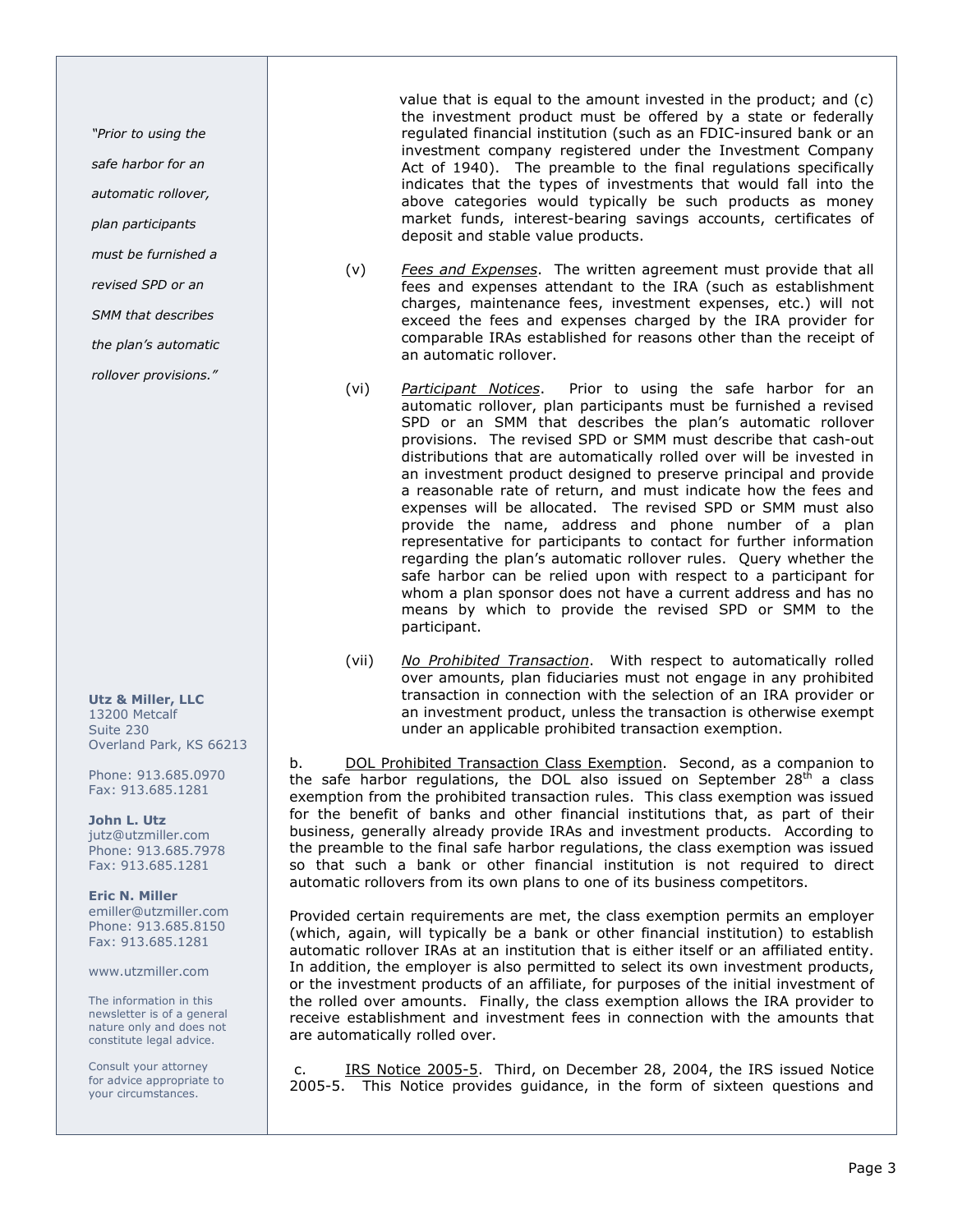"The automatic

rollover requirements

generally apply with

respect to cash-out

distributions made on

or after March 28,

2005."

Utz & Miller, LLC 13200 Metcalf Suite 230 Overland Park, KS 66213

Phone: 913.685.0970 Fax: 913.685.1281

John L. Utz jutz@utzmiller.com Phone: 913.685.7978 Fax: 913.685.1281

Eric N. Miller emiller@utzmiller.com Phone: 913.685.8150 Fax: 913.685.1281

www.utzmiller.com

The information in this newsletter is of a general nature only and does not constitute legal advice.

Consult your attorney for advice appropriate to your circumstances.

answers, on a number of topics relating to the automatic rollover rules. Here are some of the highlights of the Notice:

- (i) Applicability Date. The automatic rollover requirements generally apply with respect to cash-out distributions made on or after March 28, 2005. However, as discussed below, there is some limited transitional relief for adopting plan amendments and for certain cash-out distributions that are made by December 31, 2005.
- (ii) Grace Period. If a qualified plan which contains cash-out provisions does not, after March 28, 2005, process a cash-out distribution for which a participant does not affirmatively elect either a direct rollover or direct payment, and that failure to process the distribution is due to the fact that the plan does not yet have proper procedures relating to automatic rollovers (including the establishment of IRAs to receive the automatic rollovers), the plan will not be treated as having failed to operate in accordance with its terms, provided the distribution is made on or before December 31, 2005.

**Example.** A qualified plan provides for distribution to commence as soon as feasible after termination of employment. The plan contains involuntary cash-out provisions. Employee X terminates employment on April 1, 2005, with a vested account balance of \$4,500, but fails to elect either a direct rollover or direct payment of her account balance. The plan does not make immediate distribution to Employee X because it has not yet finalized its procedures relating to automatic rollovers. Provided the distribution is completed by December 31, 2005, the plan will not be treated as having failed to operate in accordance with its terms.

- (iii) Application to Certain Plans. The Notice confirms that the automatic rollover rules, in addition to applying generally to qualified plans under Section 401(a) of the Tax Code, also apply to governmental plans, Section 403(b) plans and non-electing church plans (i.e., church plans with respect to which an election has not been made to have the Tax Code's participation, vesting and certain other rules apply).
- (iv) Plan Administrator May Set Up IRA. If a plan participant fails to elect either a direct rollover or direct payment, the plan administrator may execute the necessary documents to establish, on the participant's behalf, the IRA to which the participant's account will be directly rolled over. The plan administrator is permitted to use the participant's most recent mailing address for this purpose.
- (v) Elimination of Cash-Out Provisions. A plan which currently contains cash-out provisions may be amended to eliminate the cash-out provisions without violating the anti-cutback provisions of Section 411(d)(6) of the Tax Code. Although not specifically mentioned in the Notice, a plan sponsor could presumably also amend its cash-out provisions to reduce the cash-out limit from \$5,000 to \$1,000. In connection with this, note that a plan sponsor could decide either to make distributions of \$5,000 or less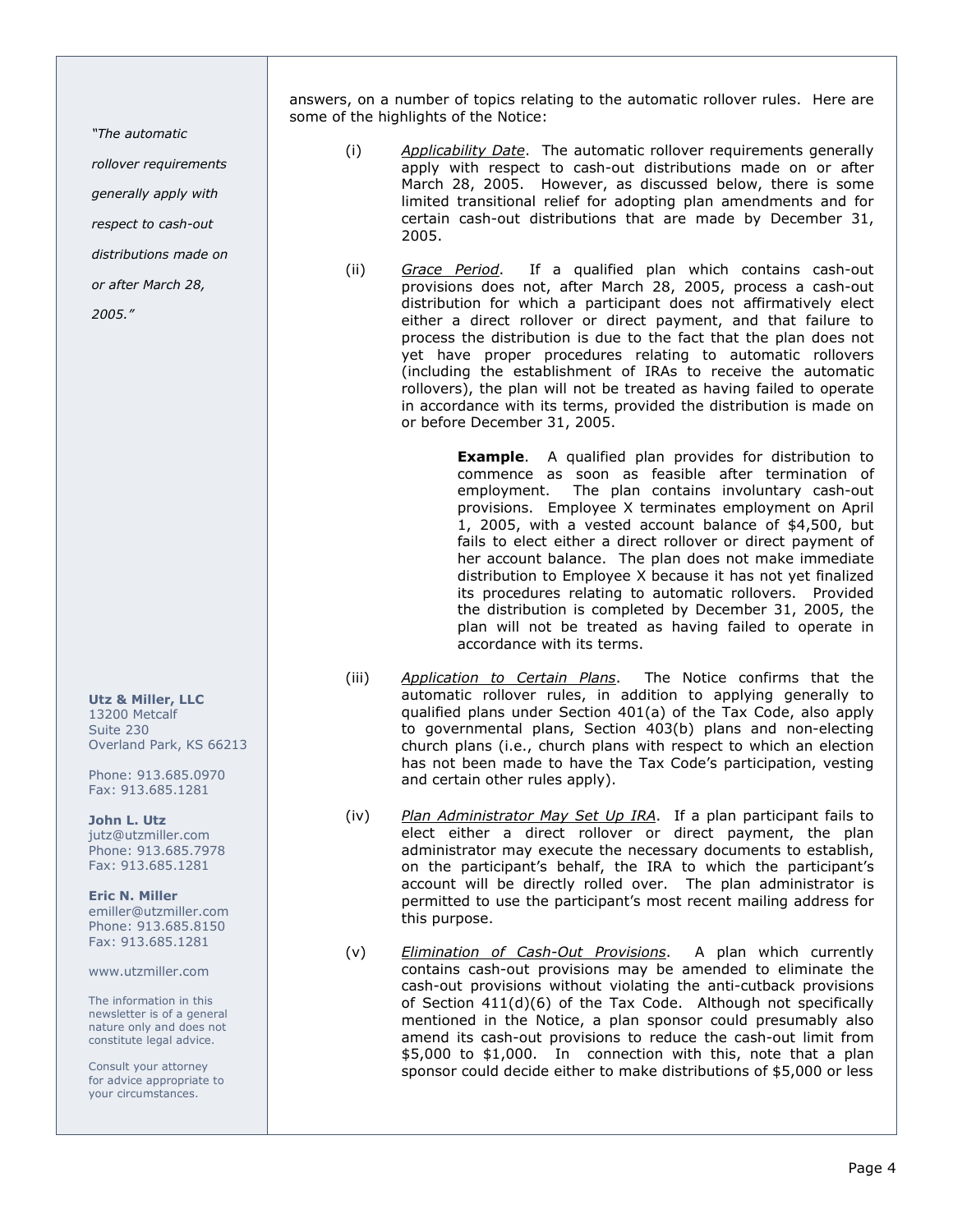"For plans which

contain cash-out

provisions, a good

faith plan amendment

reflecting the

requirements of the

automatic rollover

rules must be

adopted by the end of

the first plan year

ending on or after

March 28, 2005."

Utz & Miller, LLC 13200 Metcalf Suite 230 Overland Park, KS 66213

Phone: 913.685.0970 Fax: 913.685.1281

John L. Utz jutz@utzmiller.com Phone: 913.685.7978 Fax: 913.685.1281

Eric N. Miller emiller@utzmiller.com Phone: 913.685.8150 Fax: 913.685.1281

www.utzmiller.com

The information in this newsletter is of a general nature only and does not constitute legal advice.

Consult your attorney for advice appropriate to your circumstances.

subject to a voluntary lump sum distribution or to eliminate the lump sum distribution option altogether. However, if the plan allows for the voluntary lump sum distribution of amounts in excess of \$5,000, that lump sum option may not be taken away without violating Section 411(d)(6).

(vi) Rollover Amounts. Amounts attributable to rollover contributions made to a plan that exceed \$5,000 are subject to the automatic rollover rules. Of course, this would only be the case where, absent the rollover contributions, a participant's distribution is \$5,000 or less. The Notice makes clear that rollover contributions are subject to automatic rollover even though the rollover contributions are excluded for purposes of determining whether the value of a participant's benefit exceeds \$5,000 for purposes of the cash-out rules.

> **Example.** A participant in a qualified plan has a \$15,000 account balance, \$11,000 of which is attributable to a rollover contribution by the participant of benefits from the qualified plan of a previous employer. Under the automatic rollover requirements, the entire \$15,000 (and not just the \$4,000 attributable to non-rollover contributions) would be subject to automatic rollover.

- (vii) Participant Notice. In order to comply with the automatic rollover rules, the plan administrator of a plan must notify a participant (either separately or as part of the Section 402(f) rollover notice) that, absent an affirmative election by the participant, the distribution will be automatically rolled over into an IRA. The notice given to the participant must identify the trustee or the issuer of the IRA. Presumably, this notice requirement could be satisfied through the proper distribution of an SMM or a revised SPD to the participant which contains the required information.
- (viii) Plan Amendment. For plans which contain cash-out provisions, a good faith plan amendment reflecting the requirements of the automatic rollover rules must be adopted by the end of the first plan year ending on or after March 28, 2005. For calendar year plans, this means that the good faith plan amendment must be adopted by December 31, 2005. For non-calendar year plans, the deadline may be sooner (for example, the deadline for a plan with an April 1 to March 31 plan year would be March 31, 2005). The Notice includes sample amendment language that may be used to adopt the good faith plan amendment.

d. **IRS Employee Plans News Newsletter.** Finally, on February 16, 2005, the IRS posted a one-page Employee Plans News newsletter on its website. This newsletter clarified three points, as follows:

(i) Plan Amendments Reducing or Eliminating the Cash-Out Limit Need Not be Adopted By March 28, 2005. Amendments reducing or eliminating a plan's cash-out limit do not need to be adopted by March 28, 2005, but instead only need to be adopted by the same time as an amendment adding the required automatic rollover provisions would need to be adopted – that is, by the end of the first plan year ending on or after March 28, 2005. Because the purpose of such an amendment would not be to add the required rollover provisions, but instead to reduce or eliminate the plan's cash-out provisions, there was previously some question about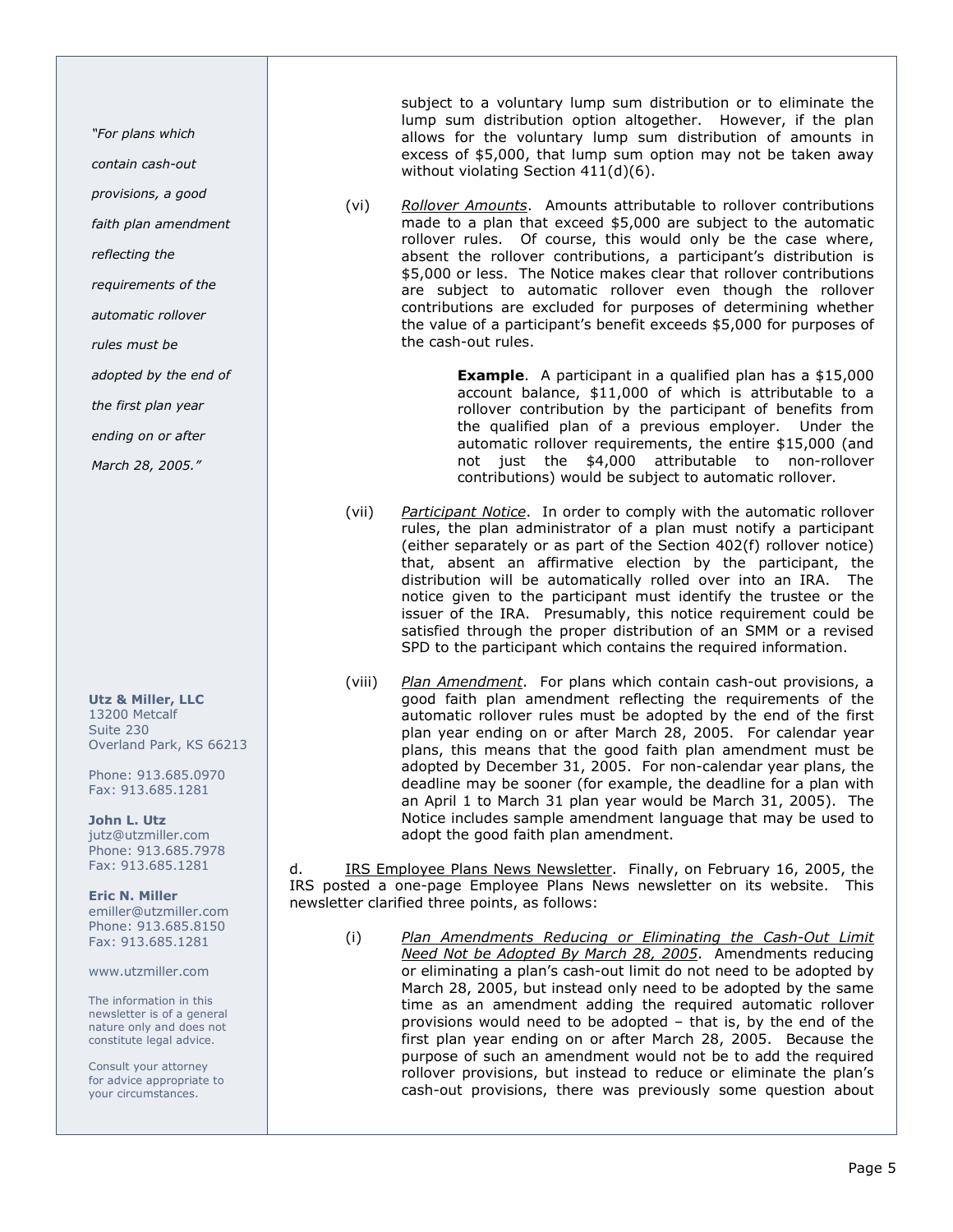"If your company's

qualified plans

contain cash-out

provisions, you may

wish to initially

consider whether to

eliminate those cash-

out provisions

altogether (or,

alternatively, to

reduce the

involuntary cash-out

limit to \$1,000)."

Utz & Miller, LLC 13200 Metcalf Suite 230 Overland Park, KS 66213

Phone: 913.685.0970 Fax: 913.685.1281

John L. Utz jutz@utzmiller.com Phone: 913.685.7978 Fax: 913.685.1281

Eric N. Miller emiller@utzmiller.com Phone: 913.685.8150 Fax: 913.685.1281

www.utzmiller.com

The information in this newsletter is of a general nature only and does not constitute legal advice.

Consult your attorney for advice appropriate to your circumstances.

 whether such an amendment would need to be adopted by March  $28<sup>th</sup>$ . Fortunately, the answer is no.

- (iii) Pre-Approved Plans May be Amended to Reduce or Eliminate the Cash-Out Limit. A prototype sponsor or volume submitter of a pre-approved plan may amend the plan to either reduce or eliminate the plan's cash-out limit without causing the plan to be considered to be an individually-designed plan.
- (iii) Elimination of Rule for Ignoring Rollover Contributions. If a plan will comply with the automatic rollover rules by reducing its cashout limit to \$1,000, and the plan contains a provision stating that rollover contributions will be ignored for purposes of determining whether a participant may be cashed out, that provision for ignoring rollover contributions will need to be deleted from the plan in order to completely avoid the automatic rollover rules. That is true because amounts attributable to rollover contributions are included in determining whether a participant's accrued benefit is \$1,000 or less for purposes of the automatic rollover requirement, even though those rollover contributions are not taken into account for purposes of determining whether a participant may be cashed out. This is an important concept, and one not many have focused on until quite recently.

**Example.** A plan contains a \$5,000 cash-out provision. The plan also contains a provision ignoring rollover contributions for purposes of determining whether a participant may be cashed out under the \$5,000 cash-out provision. The plan sponsor for the plan amends the plan to reduce the cash-out limit to \$1,000, but does not delete the provision ignoring rollover contributions for purposes of determining whether a participant may be cashed out.

After the amendment, a participant terminates employment with a \$2,500 account balance, \$500 of which is attributable to employment with the current employer (i.e., the plan sponsor) and \$2,000 of which is attributable to a rollover contribution the participant made from the plan of a previous employer.

Under the plan's amended provisions, the participant can be cashed out because his account balance (ignoring the rollover contribution) is \$1,000 or less. However, because the rollover contribution cannot be ignored for purposes of the automatic rollover requirements, the cash-out distribution is subject to automatic rollover because the total distribution of \$2,500 is in excess of \$1,000. This is true notwithstanding that the plan was amended to reduce the cash-out limit to \$1,000.

### **Employer Action Items**

If your company's qualified plans contain cash-out provisions, you may wish to initially consider whether to eliminate those cash-out provisions altogether (or, alternatively, to reduce the involuntary cash-out limit to \$1,000). Doing so would require a plan amendment to be adopted. As mentioned above, although there was previously some question about when such an amendment would need to be adopted, the IRS in its February  $16<sup>th</sup>$  newsletter has indicated that plan sponsors have until the end of the first plan year ending on or after March 28, 2005, to